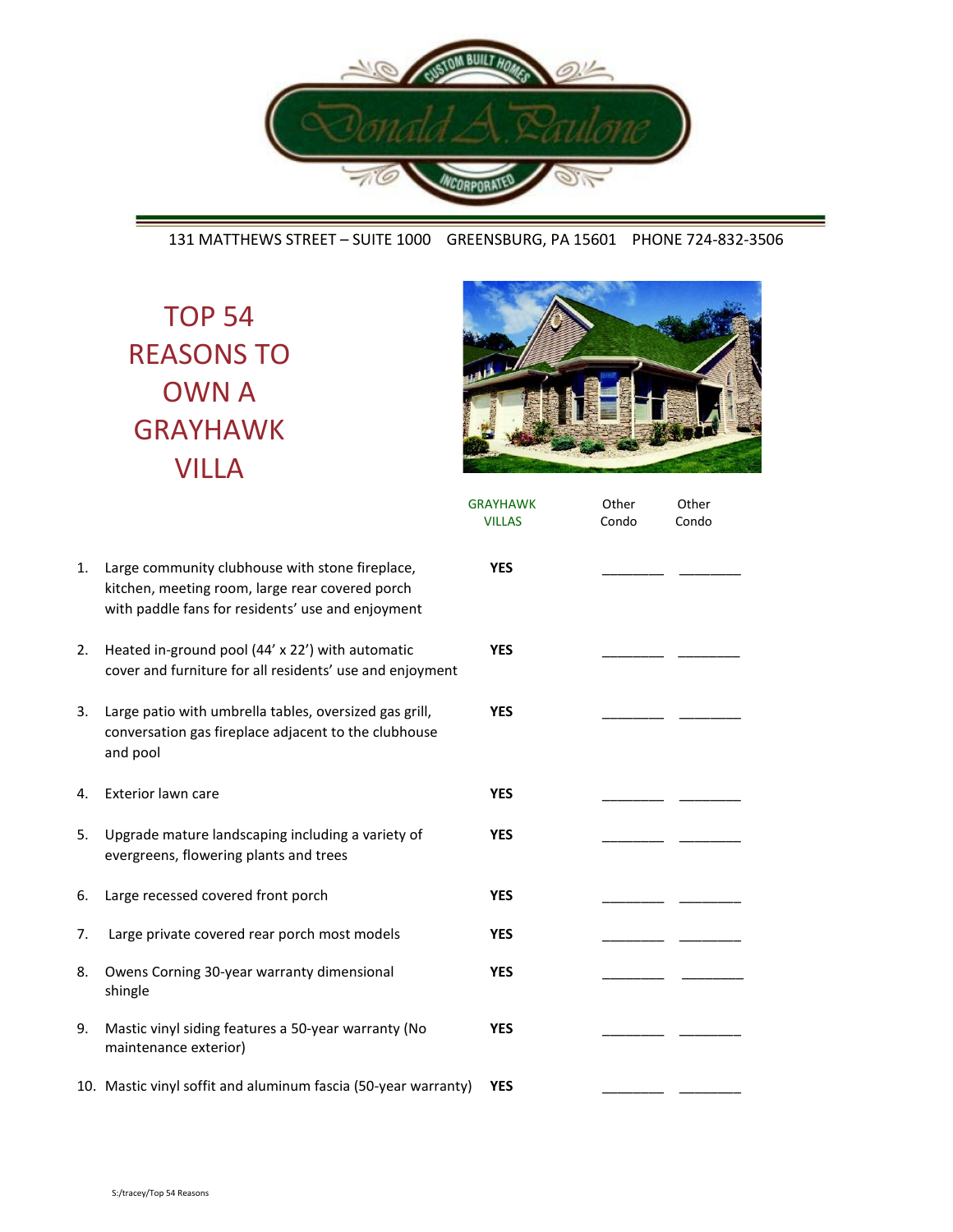|                                                                                               | <b>GRAYHAWK</b><br><b>VILLAS</b> | Other<br>Condo | Other<br>Condo |
|-----------------------------------------------------------------------------------------------|----------------------------------|----------------|----------------|
| 11. Detailed roof design and exterior architecture                                            | <b>YES</b>                       |                |                |
| 12. Concrete (sealed) double width driveways and<br>sidewalks                                 | <b>YES</b>                       |                |                |
| 13. Individual lamp post with dusk to dawn lighting                                           | <b>YES</b>                       |                |                |
| 14. Individual keyed mail boxes provided                                                      | <b>YES</b>                       |                |                |
| 15. 10-acre park area for resident use                                                        | <b>YES</b>                       |                |                |
| 16. Granite and stone lighted entrance signs                                                  | <b>YES</b>                       |                |                |
| 17. Flexible floor plans that can be customized to each<br>owner's lifestyle                  | YES                              |                |                |
| 18. All living room and dining rooms feature cathedral<br>ceilings                            | <b>YES</b>                       |                |                |
| 19. Numerous vaulted ceiling areas                                                            | <b>YES</b>                       |                |                |
| 20. Smooth walls and stipple finish ceilings painted with<br>one coat primer and one top coat | <b>YES</b>                       |                |                |
| 21. No builder allowances for owner's selections of ceramic,<br>carpeting and light fixtures  | <b>YES</b>                       |                |                |
| 22. Upgrade brushed nickel lighting fixtures for interior and<br>bronze for exterior          | <b>YES</b>                       |                |                |
| 23. All villas feature a formal dining room plus a breakfast<br>room                          | YES                              |                |                |
| 24. Linen closets in every villa                                                              | <b>YES</b>                       |                |                |

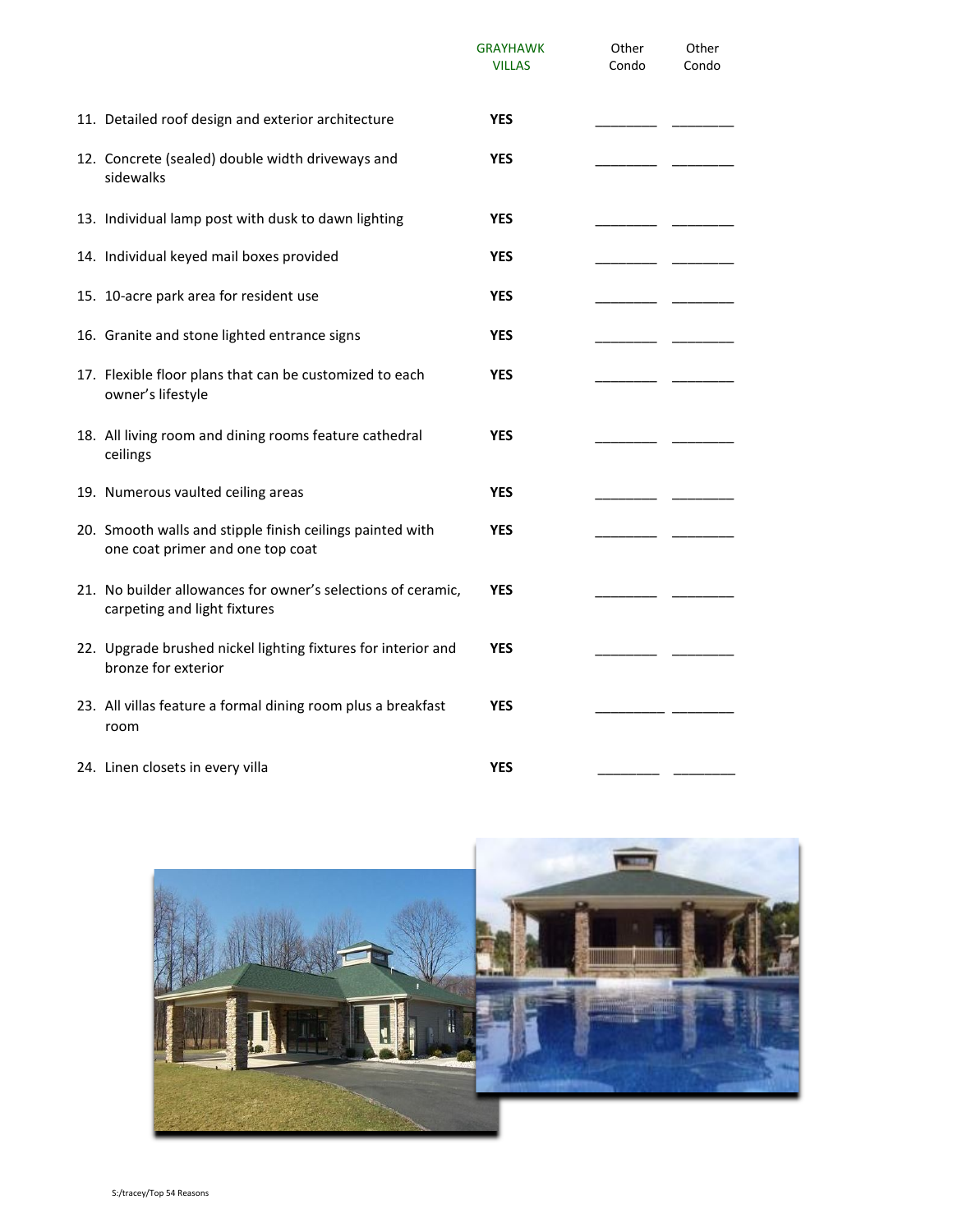|                                                                                                                               |     |                                                                                                                      | <b>GRAYHAWK</b><br><b>VILLAS</b> | Other<br>Condo | Other<br>Condo |
|-------------------------------------------------------------------------------------------------------------------------------|-----|----------------------------------------------------------------------------------------------------------------------|----------------------------------|----------------|----------------|
| in most models                                                                                                                |     | 25. Oversized French doors lead to a covered rear porch                                                              | <b>YES</b>                       |                |                |
| 26. Closet Maid wire shelving                                                                                                 |     |                                                                                                                      | <b>YES</b>                       |                |                |
| 27. Steel front door and deadbolt                                                                                             |     | <b>YES</b>                                                                                                           |                                  |                |                |
|                                                                                                                               | 28. | Many homes have transom<br>windows or quarter round<br>circle windows (options available)                            | <b>YES</b>                       |                |                |
|                                                                                                                               | 29. | Andersen High-Performance<br>vinyl clad tilt-in windows with<br>lifetime warranty                                    | <b>YES</b>                       |                |                |
|                                                                                                                               | 30. | At least 2 oversized double hung YES<br>Andersen windows in every room<br>providing an abundance of natural<br>light |                                  |                |                |
|                                                                                                                               | 31. | Oak railing in foyer/living room/<br>loft/stairway area (option avail)                                               | <b>YES</b>                       |                |                |
| 32. The owner's choice of vinyl tile floor in foyer, kitchen,<br>breakfast room, all baths and laundry room in most<br>models |     |                                                                                                                      | <b>YES</b>                       |                |                |
| 33. Upgraded carpeting with upgraded padding                                                                                  |     |                                                                                                                      | <b>YES</b>                       |                |                |
| 34. Custom colonial-style wood casing around all doors                                                                        |     |                                                                                                                      | <b>YES</b>                       |                |                |
| 35. Extra height in walk-in closets for extra shelving and<br>and clothes, especially for out of season easy storage          |     |                                                                                                                      | <b>YES</b>                       |                |                |
| 36. Nickel door hinges and passage and privacy handlesets<br>on all 6-panel passage doors and nickel knobs on bifold doors    |     |                                                                                                                      | <b>YES</b>                       |                |                |
| all wall cabinets in many models                                                                                              |     | 37. Custom kitchen and vanities - Crown moulding trim on                                                             | <b>YES</b>                       |                |                |
| for most models                                                                                                               |     | 38. The owner's choice of upscale knobs and pulls on cabinets                                                        | <b>YES</b>                       |                |                |
|                                                                                                                               |     | 39. Upgraded Frigidaire dishwasher, gas range, refrigerator,<br>microwave and Badger disposal (Not builder grade)    | <b>YES</b>                       |                |                |
| laundry sink (option available)                                                                                               |     | 40. Many floor plans feature full size laundry rooms with a                                                          | <b>YES</b>                       |                |                |
| 41. Most models have an extra large master bath                                                                               |     | featuring a double sink vanity with a makeup area,<br>oversized 48" shower (treated with an antibacterial            | <b>YES</b>                       |                |                |

agent) with a seat